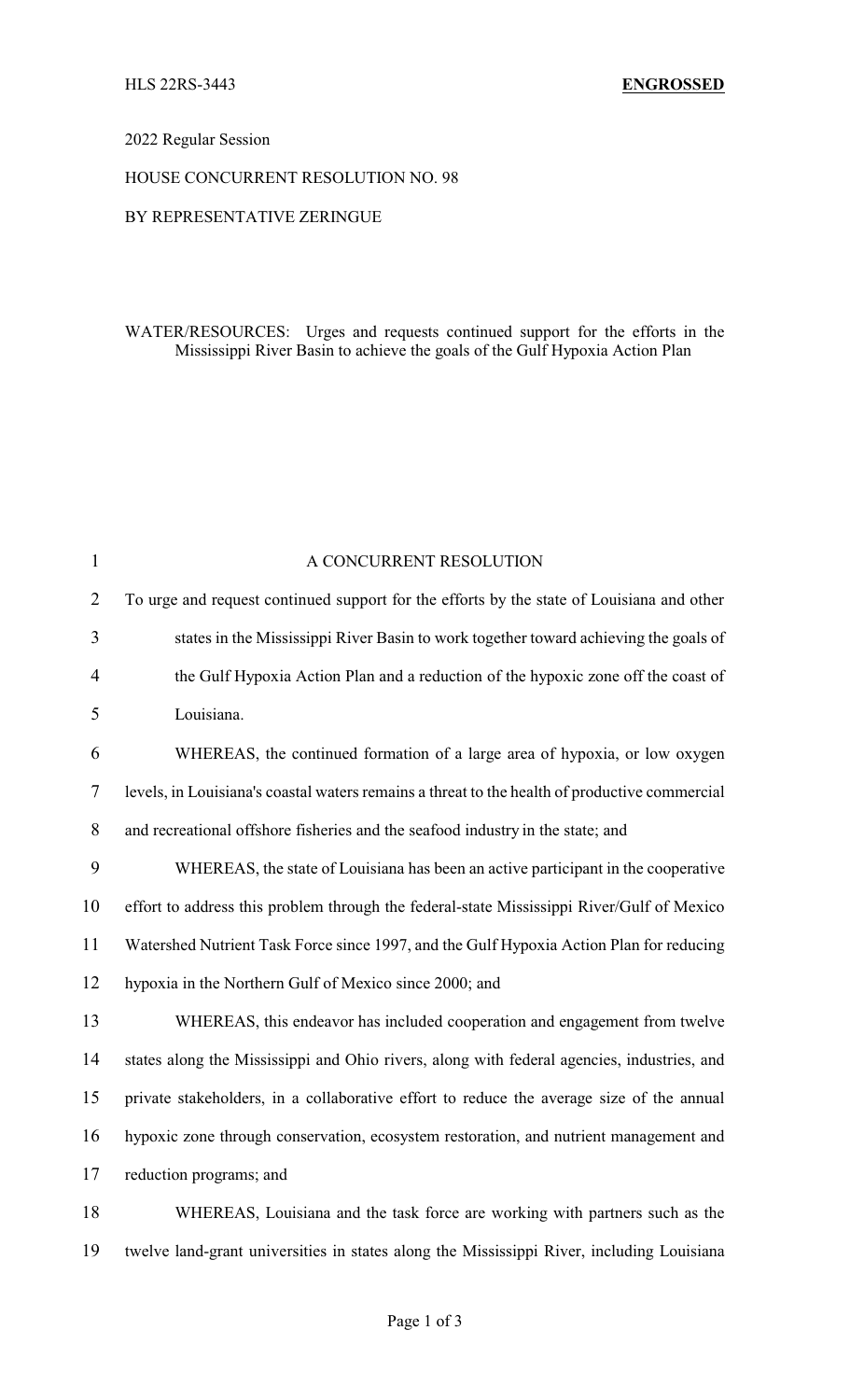#### HLS 22RS-3443 **ENGROSSED**

 State University and its LSU AgCenter and the Louisiana Department of Agriculture and Forestry (LDAF), office of soil and water conservation, in collaboration with the United States Department of Agriculture, farmers, and producers to implement programs contained in the 2018 Farm Bill, including projects in Louisiana's priority watersheds that drain to the Mississippi River, the Atchafalaya River, and the Gulf of Mexico; and

 WHEREAS, the Louisiana Department of Environmental Quality is working with the LDAF, other partner agencies, and stakeholders to reduce nutrient loading in priority watersheds throughout the state through the state's nonpoint source pollution program, as well as working with industries along the Mississippi River industrial corridor between Baton Rouge and New Orleans to proactively and voluntarily reduce their nutrient releases into the Mississippi River and the Gulf of Mexico through the Louisiana Environmental Leadership Program; and

 WHEREAS, the Louisiana Legislature has previously expressed its support for efforts to reduce the Gulf hypoxic zone and ensure the health of the state's offshore fisheries and waters, in resolutions such as House Concurrent Resolution No. 47 of the 2000 Regular Session, House Concurrent Resolution No. 80 of the 2007 Regular Session, Senate Concurrent Resolution No. 40 of the 2010 Regular Session, Senate Resolution No. 84 of the 2012 Regular Session, House Concurrent Resolution No. 70 of the 2016 Regular Session, House Concurrent Resolution No. 30 of the 2019 Regular Session, and House Concurrent Resolution No. 48 of the 2021 Regular Session.

 THEREFORE BE IT RESOLVED, that the Legislature of Louisiana reaffirms this support and urges and requests continued support for these efforts by our state and others in the Mississippi River Basin to work together toward achieving the goals and targets of the Gulf Hypoxia Action Plan and a reduction of the hypoxic zone off our coast.

 BE IT FURTHER RESOLVED that a copy of this Resolution be forwarded to 26 Governor John Bel Edwards, Lieutenant Governor Billy Nungesser, and each member of the Louisiana congressional delegation.